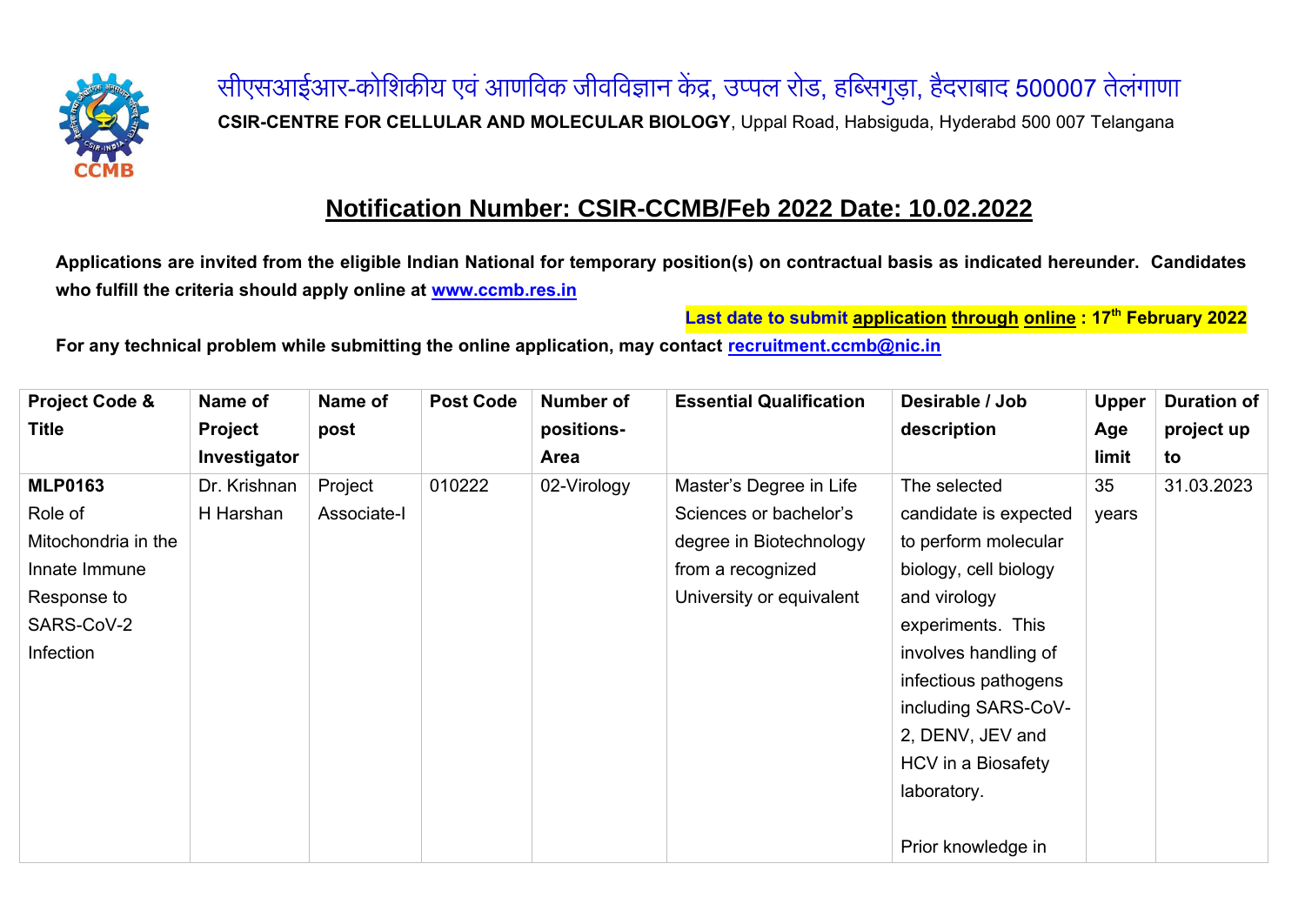|                                                                                                                                                |                                    |                                |        |                                    |                                                                                                                                                                                                                                                                                                                                                                                                                                                                            | handling human<br>viruses is required.<br>Knowledge of<br>molecular biology and<br>cell biology<br>experiments is also<br>required                                                                                                                                                                                                                                                                                  |             |            |
|------------------------------------------------------------------------------------------------------------------------------------------------|------------------------------------|--------------------------------|--------|------------------------------------|----------------------------------------------------------------------------------------------------------------------------------------------------------------------------------------------------------------------------------------------------------------------------------------------------------------------------------------------------------------------------------------------------------------------------------------------------------------------------|---------------------------------------------------------------------------------------------------------------------------------------------------------------------------------------------------------------------------------------------------------------------------------------------------------------------------------------------------------------------------------------------------------------------|-------------|------------|
| <b>MLP0121</b><br>Towards product<br>development in rice<br>using mutants that<br>have traits of<br>agronomic<br>$im$ portance $-$<br>Phase-II | Dr. Hitendra<br><b>Kumar Patel</b> | Senior<br>Project<br>Associate | 020222 | 01-Bio<br>informatics              | Master's Degree in Life<br><b>Sciences/ Genetics &amp;</b><br>Plant Breeding/<br>Biotechnology/ Botany/<br>Biochemistry or bachelor's<br>degree in Biotechnology<br>from a recognized<br>University or equivalent<br><b>AND</b><br>Four years research<br>experience in the relevant<br>field (Bioinformatics/<br>Marker-Assisted<br>Selection)<br><b>OR</b><br>Doctoral Degree in Life<br><b>Sciences/Bioinformatics</b><br>from a recognized<br>University or equivalent | <b>Experience in SNP</b><br>discovery, differential<br>gene expression<br>analysis, mutation<br>mapping, Experience<br>in NGS data analysis,<br>Experience in<br>handling DNA and<br>RNA sequencingdata<br>for genome assembly,<br>and gene annotation.<br><b>AND</b><br>proficiency in<br>computational<br>languages viz.<br>Python/R/Perl/bash/C/<br>$C++$ is highly<br>desirable, with<br>relevant publications. | 40<br>years | 31.03.2023 |
|                                                                                                                                                |                                    |                                | 030222 | 01-Marker<br>Assisted<br>Selection |                                                                                                                                                                                                                                                                                                                                                                                                                                                                            | Research experience<br>in crop plants<br>[preferably rice (Oryza                                                                                                                                                                                                                                                                                                                                                    |             |            |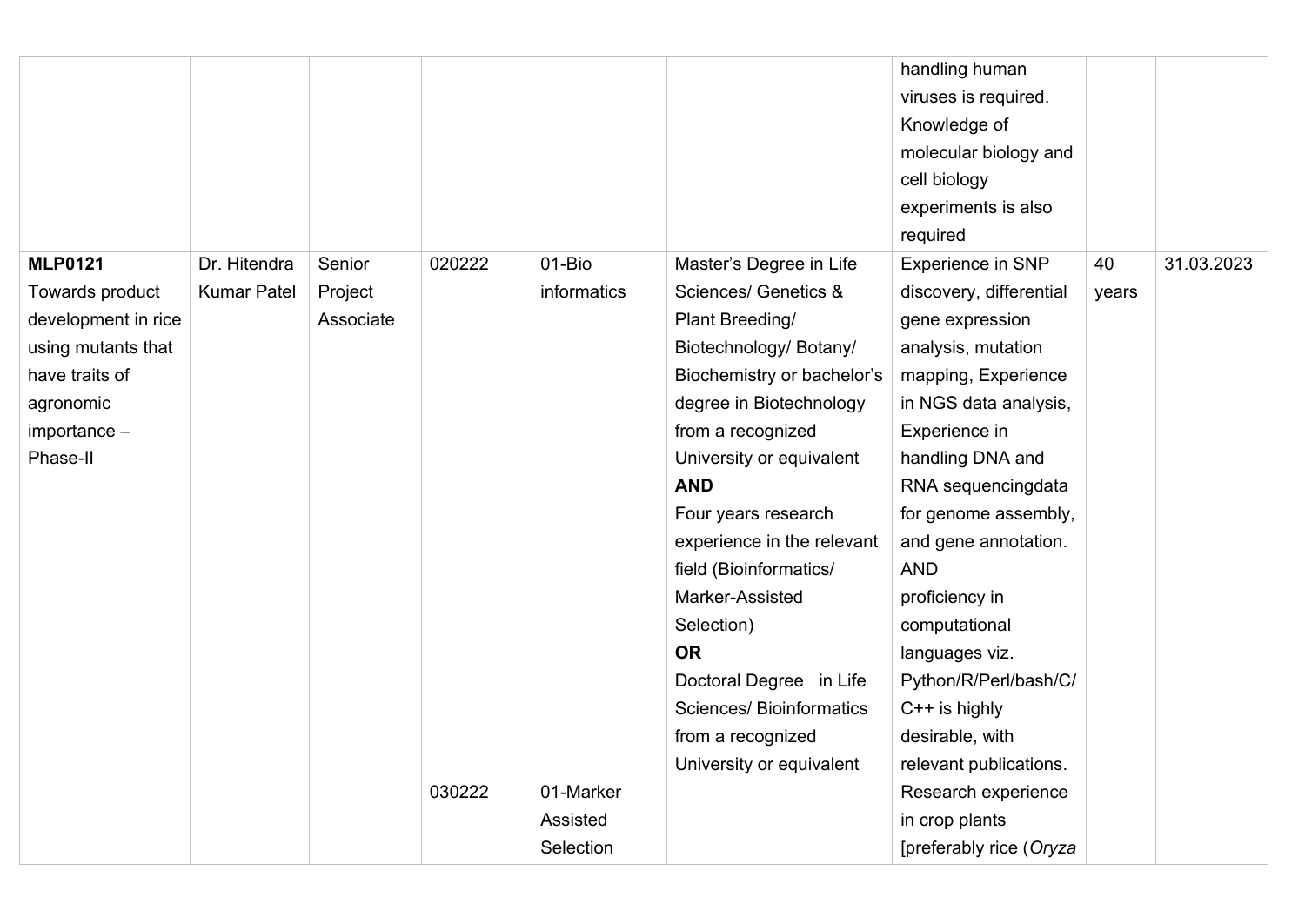|  |             |        |                |                                                                                                                                                                  | sativa)]: marker-<br>assisted selection<br>/mutation breeding/<br>development and<br>validation of molecular<br>markers, with relevant |       |  |
|--|-------------|--------|----------------|------------------------------------------------------------------------------------------------------------------------------------------------------------------|----------------------------------------------------------------------------------------------------------------------------------------|-------|--|
|  |             |        |                |                                                                                                                                                                  | publications.                                                                                                                          |       |  |
|  | Project     | 040222 | 01-Bio         | Master's Degree in                                                                                                                                               | Analysis of DNA and                                                                                                                    | 35    |  |
|  | Associate-I |        | informatics    | Agriculture/ Life Sciences/<br><b>Genetics and Plant</b><br>Breeding/Biotechnology/<br>Botany/ Biochemistry/<br><b>Bioinformatics or</b><br>bachelor's degree in | RNA sequencing data<br>and/or proficiency in<br>computational<br>languages viz.<br>Python/R/Perl/bash/C/<br>$C++$                      | years |  |
|  |             | 050222 | 05-Molecular   | Biotechnology from a                                                                                                                                             | Research experience                                                                                                                    |       |  |
|  |             |        | plant breeding | recognized University or                                                                                                                                         | in crop plants                                                                                                                         |       |  |
|  |             |        | in rice        | equivalent                                                                                                                                                       | [preferably rice (Oryza                                                                                                                |       |  |
|  |             |        |                |                                                                                                                                                                  | sativa)]: molecular                                                                                                                    |       |  |
|  |             |        |                |                                                                                                                                                                  | plant breeding                                                                                                                         |       |  |
|  |             |        |                |                                                                                                                                                                  | (crossing), plant                                                                                                                      |       |  |
|  |             |        |                |                                                                                                                                                                  | molecular biology/                                                                                                                     |       |  |
|  |             |        |                |                                                                                                                                                                  | plant biotechnology                                                                                                                    |       |  |
|  |             |        |                |                                                                                                                                                                  | /Phenotypic and                                                                                                                        |       |  |
|  |             |        |                |                                                                                                                                                                  | molecular                                                                                                                              |       |  |
|  |             |        |                |                                                                                                                                                                  | characterization/                                                                                                                      |       |  |
|  |             |        |                |                                                                                                                                                                  | marker-assisted                                                                                                                        |       |  |
|  |             |        |                |                                                                                                                                                                  | selection/ disease                                                                                                                     |       |  |
|  |             |        |                |                                                                                                                                                                  | phenotyping/                                                                                                                           |       |  |
|  |             |        |                |                                                                                                                                                                  | development and                                                                                                                        |       |  |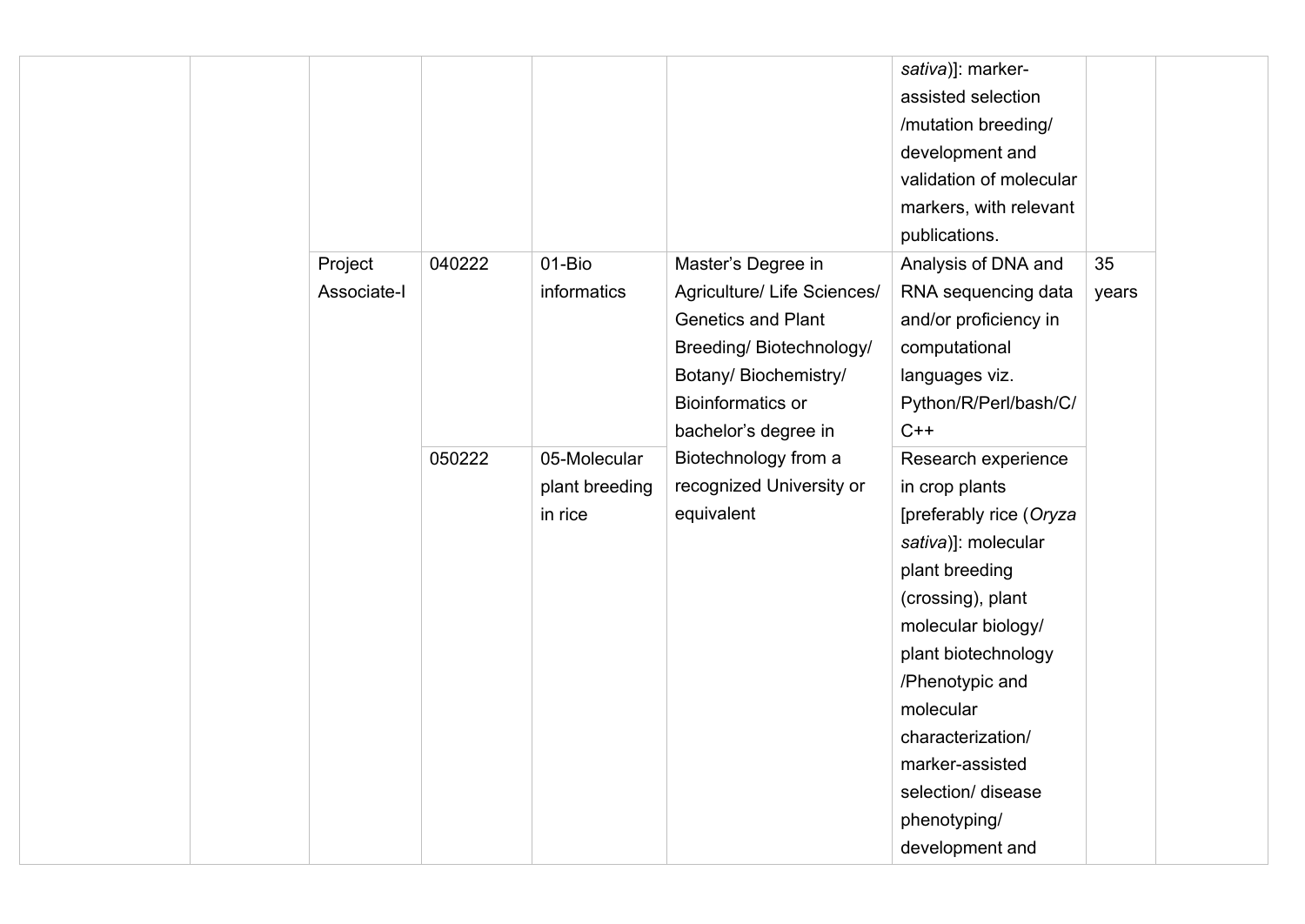|                         |                    |           |        |               |                                 | validation of markers  |       |            |
|-------------------------|--------------------|-----------|--------|---------------|---------------------------------|------------------------|-------|------------|
| <b>MLP0007</b>          | Dr. Hitendra       | Senior    | 060222 | 01-Rice       | Master's Degree in Life         | Hands on experience    | 40    | 31.03.2023 |
| <b>Efficient genome</b> | <b>Kumar Patel</b> | Project   |        | genome        | <b>Sciences/ Genetics &amp;</b> | in genome editing in   | years |            |
| editing in indica rice  |                    | Associate |        | editing       | Plant Breeding/                 | rice: designing guide  |       |            |
| (Oryza sativa);         |                    |           |        |               | Biotechnology/ Botany/          | RNAs, tissue culture,  |       |            |
| towards enhanced        |                    |           |        |               | Biochemistry or bachelor's      | transformation, and    |       |            |
| disease tolerance       |                    |           |        |               | degree in Biotechnology         | handling of transgenic |       |            |
| and improved            |                    |           |        |               | from a recognized               | rice, with relevant    |       |            |
| agronomic traits        |                    |           |        |               | University or equivalent        | publications           |       |            |
|                         |                    |           |        |               | <b>AND</b>                      |                        |       |            |
|                         |                    |           |        |               | Four years research             |                        |       |            |
|                         |                    |           |        |               | experience in the relevant      |                        |       |            |
|                         |                    |           |        |               | field (Genome editing in        |                        |       |            |
|                         |                    |           |        |               | crop plants preferably          |                        |       |            |
|                         |                    |           |        |               | rice)                           |                        |       |            |
|                         |                    |           |        |               | <b>OR</b>                       |                        |       |            |
|                         |                    |           |        |               | Doctoral Degree in Life         |                        |       |            |
|                         |                    |           |        |               | Sciences from a                 |                        |       |            |
|                         |                    |           |        |               | recognized University or        |                        |       |            |
|                         |                    |           |        |               | equivalent.                     |                        |       |            |
| <b>CSIR Bhatnagar</b>   | Prof. Vasant       | Senior    | 070222 | $01 -$        | Master's Degree in Life         | research experience in | 40    | 01.11.2023 |
| Research project        | Shinde             | Project   |        | Anthropology  | Sciences/ Biotechnology         | relevant field         | years |            |
| Archaeo-genomics        |                    | Associate |        | & Ancient DNA | or bachelor's degree in         | (Anthropology &        |       |            |
| in the                  |                    |           |        | studies       | Biotechnology from a            | Ancient DNA studies)   |       |            |
| Reconstruction of       |                    |           |        |               | recognized University or        |                        |       |            |
| the Population          |                    |           |        |               | equivalent AND                  |                        |       |            |
| <b>History of South</b> |                    |           |        |               | Four years research             |                        |       |            |
| Asia                    |                    |           |        |               | experience in the relevant      |                        |       |            |
|                         |                    |           |        |               | field (Anthropology &           |                        |       |            |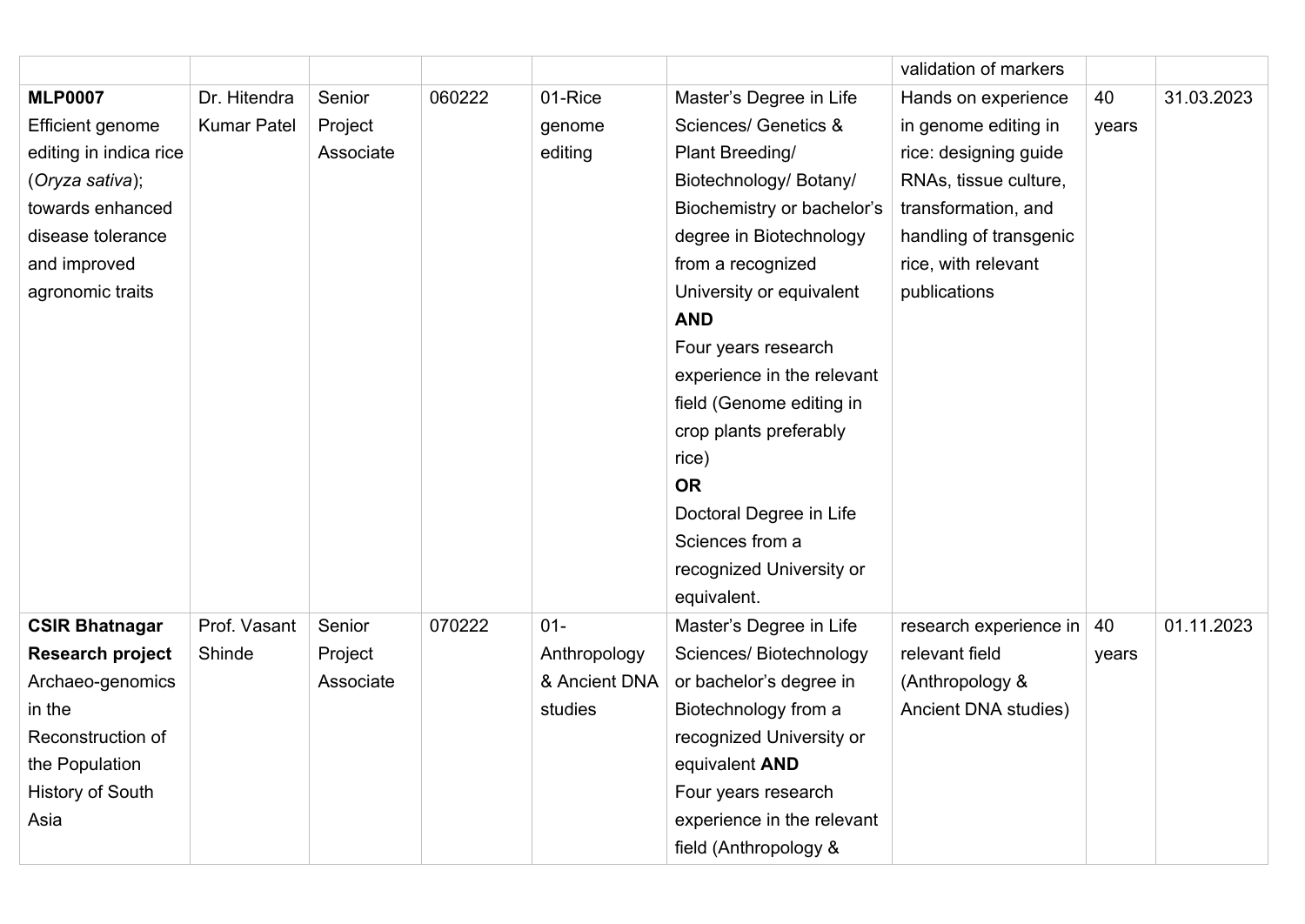|                      |               |             |        |               | Ancient DNA studies)     |                         |       |            |
|----------------------|---------------|-------------|--------|---------------|--------------------------|-------------------------|-------|------------|
|                      |               |             |        |               | <b>OR</b>                |                         |       |            |
|                      |               |             |        |               | Doctoral Degree in Life  |                         |       |            |
|                      |               |             |        |               | Sciences/ Biotechnology  |                         |       |            |
|                      |               | Project     | 080222 | $01 -$        | Master's Degree in Life  |                         | 35    |            |
|                      |               | Associate-I |        | Anthropology  | Sciences/                |                         | years |            |
|                      |               |             |        | & Ancient DNA | Biotechnology/Anthropolo |                         |       |            |
|                      |               |             |        | studies       | gy/ Ancient DNA studies  |                         |       |            |
|                      |               |             |        |               | or bachelor's degree in  |                         |       |            |
|                      |               |             |        |               | Biotechnology from a     |                         |       |            |
|                      |               |             |        |               | recognized University or |                         |       |            |
|                      |               |             |        |               | equivalent               |                         |       |            |
| <b>GAP0453</b>       | Dr Puran      | Project     | 090222 | 01            | Master's Degree in Life  | Selected candidate is   | 35    | 04.04.2022 |
| Centre of            | Singh Sijwali | Associate-I |        |               | Sciences/ Biotechnology  | expected to investigate | years |            |
| Excellence on        |               |             |        |               | or bachelor's degree in  | the roles of ubiquitin  |       |            |
| Molecular            |               |             |        |               | Biotechnology from a     | proteasome system of    |       |            |
| Machinery of         |               |             |        |               | recognized University or | malaria parasites,      |       |            |
| Plasmodium:          |               |             |        |               | equivalent               | which include standard  |       |            |
| Signaling,           |               |             |        |               |                          | molecular biology, cell |       |            |
| Autophagy and        |               |             |        |               |                          | biology and genetic     |       |            |
| <b>Ubiquitin</b>     |               |             |        |               |                          | manipulation            |       |            |
| Proteasome           |               |             |        |               |                          | approached.             |       |            |
| System (UPS)         |               |             |        |               |                          |                         |       |            |
| <b>MLP0148</b>       |               |             | 100222 | 01            | Master's Degree in Life  | Selected candidate is   | 35    | 31.03.2023 |
| <b>Functions and</b> |               |             |        |               | Sciences/Biotechnology   | expected to investigate | years |            |
| adaptive             |               |             |        |               | or bachelor's degree in  | the roles of autophagy  |       |            |
| reconfiguration of   |               |             |        |               | Biotechnology from a     | system of malaria       |       |            |
| autophagy in         |               |             |        |               | recognized University or | parasites, which will   |       |            |
| malaria parasites    |               |             |        |               | equivalent               | include standard        |       |            |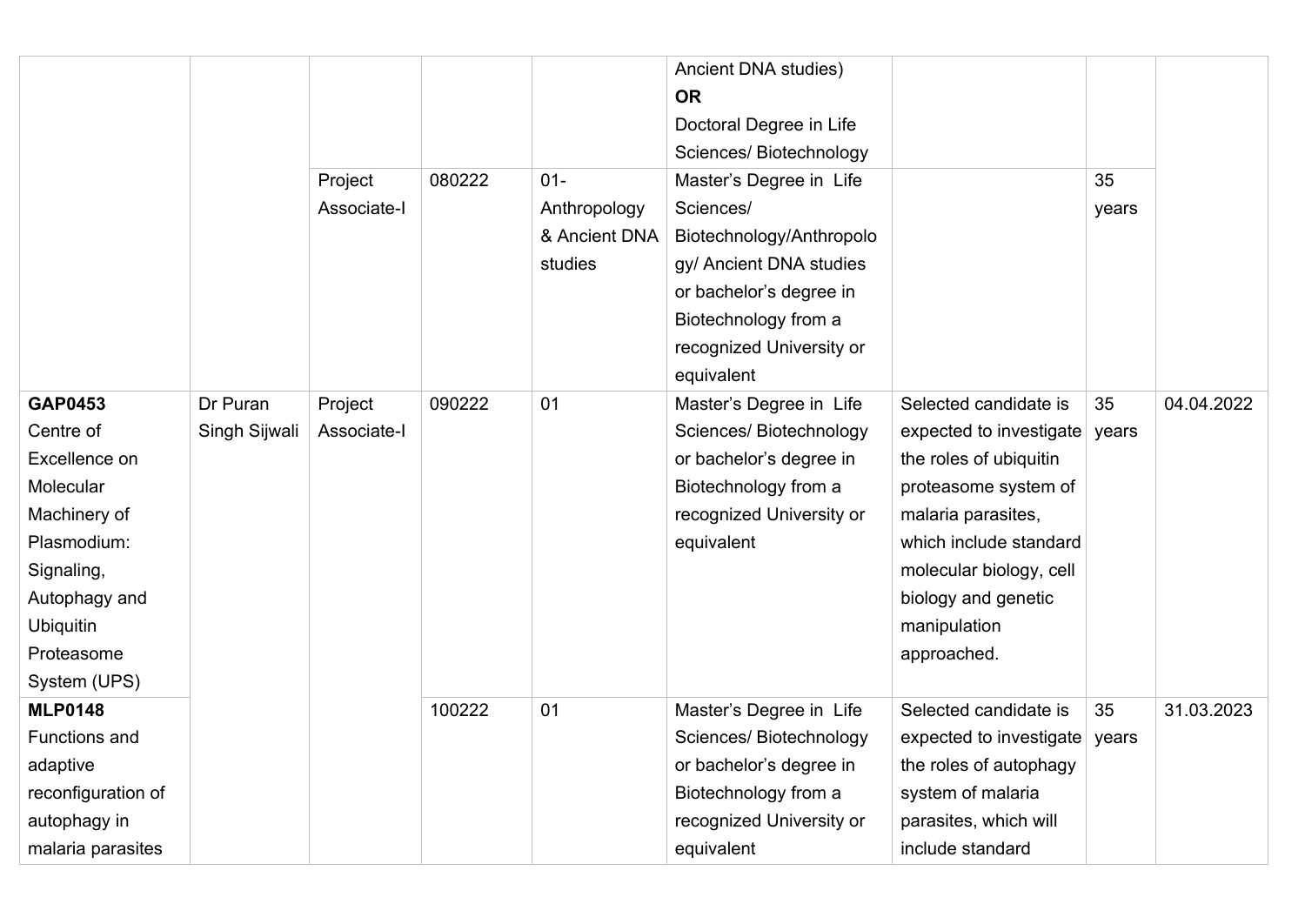|                    |            |           |        |                |                               | molecular biology, cell |       |            |
|--------------------|------------|-----------|--------|----------------|-------------------------------|-------------------------|-------|------------|
|                    |            |           |        |                |                               | biology and genetic     |       |            |
|                    |            |           |        |                |                               | manipulation            |       |            |
|                    |            |           |        |                |                               | approached.             |       |            |
| <b>HCP0023</b>     | Dr Giriraj | Project   | 110222 | 01-Computer    | B.Sc. in Computers / 3        | 1 year experience in    | 50    | 31.03.2023 |
| <b>Sickle Cell</b> | Ratan      | Assistant |        | applications   | years Diploma in              | hospital related work / | years |            |
| Anaemia Mission -  | Chandak    |           |        |                | Computer applications         | Clinical informatics /  |       |            |
| Phase-II           |            |           |        |                |                               | Statistical analysis.   |       |            |
|                    |            |           |        |                |                               | Job Description: The    |       |            |
|                    |            |           |        |                |                               | person will need to     |       |            |
|                    |            |           |        |                |                               | enter highthroughput    |       |            |
|                    |            |           |        |                |                               | data from the surveys   |       |            |
|                    |            |           |        |                |                               | which include           |       |            |
|                    |            |           |        |                |                               | demographic and         |       |            |
|                    |            |           |        |                |                               | clinical data. Also to  |       |            |
|                    |            |           |        |                |                               | conduct quality control |       |            |
|                    |            |           |        |                |                               | analysis, generation of |       |            |
|                    |            |           |        |                |                               | reports and preliminary |       |            |
|                    |            |           |        |                |                               | statistical analysis of |       |            |
|                    |            |           |        |                |                               | the data.               |       |            |
|                    |            | Senior    | 120222 | 01-Moecular    | Master's Degree in            | Experience in           | 40    |            |
|                    |            | Project   |        | <b>Biology</b> | Natural Sciences or           | molecular biology /     | years |            |
|                    |            | Associate |        |                | bachelor's degree in          | cloning and expression  |       |            |
|                    |            |           |        |                | Engineering or                | / functional            |       |            |
|                    |            |           |        |                | <b>Technology or Medicine</b> | characterization / high |       |            |
|                    |            |           |        |                | from a recognized             | throughput expression   |       |            |
|                    |            |           |        |                | University or equivalent      | analysis.               |       |            |
|                    |            |           |        |                | <b>AND</b>                    | Job Description: The    |       |            |
|                    |            |           |        |                | Four years experience in      | person is expected to   |       |            |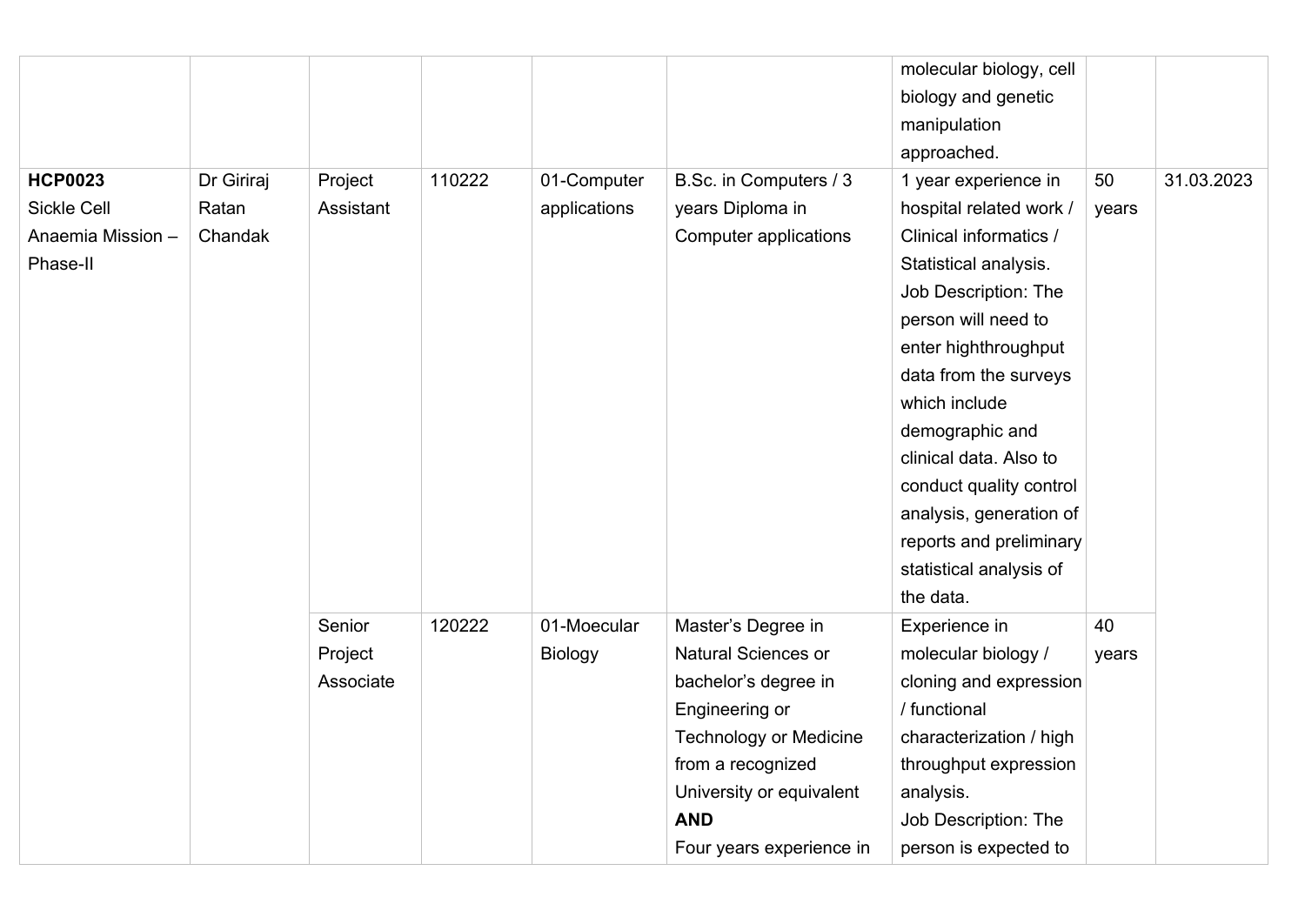|  |           |        |                       | Research and                    | conduct high              |       |            |
|--|-----------|--------|-----------------------|---------------------------------|---------------------------|-------|------------|
|  |           |        |                       | Development in Industrial       | throughput OMIC data      |       |            |
|  |           |        |                       | and Academic Institutions       | analysis and perform      |       |            |
|  |           |        |                       |                                 |                           |       |            |
|  |           |        |                       | or Science and                  | functional                |       |            |
|  |           |        |                       | <b>Technology Organizations</b> | characterization          |       |            |
|  |           |        |                       | and Scientific activities       | through in vitro          |       |            |
|  |           |        |                       | and services                    | approaches using          |       |            |
|  |           |        |                       | <b>OR</b>                       | human cell lines and/or   |       |            |
|  |           |        |                       | Doctoral Degree in              | animal models,            |       |            |
|  |           |        |                       | Science/ Engineering /          | conduct pathway           |       |            |
|  |           |        |                       | Technology / Pharma/            | analysis to understand    |       |            |
|  |           |        |                       | MD/ MS from a                   | biological relevance of   |       |            |
|  |           |        |                       | recognized University or        | functional differences    |       |            |
|  |           |        |                       | equivalent                      | in the phenotype.         |       |            |
|  | Senior    | 130222 | $01 -$                | Master's Degree in              | Any of the following      | 40    | 31.03.2023 |
|  | Project   |        | <b>Bioinformatics</b> | <b>Natural Sciences or</b>      | a) Experience in          | years |            |
|  | Associate |        | & Biostatistics       | bachelor's degree in            | analysis of high          |       |            |
|  |           |        |                       | Engineering or                  | throughput genomic        |       |            |
|  |           |        |                       | <b>Technology or Medicine</b>   | data including Next       |       |            |
|  |           |        |                       | from a recognized               | Generation                |       |            |
|  |           |        |                       | University or equivalent        | Sequencing based          |       |            |
|  |           |        |                       | <b>AND</b>                      | data. Should be well      |       |            |
|  |           |        |                       | Four years experience in        | versed with               |       |            |
|  |           |        |                       | Research and                    | Linux/bash/command        |       |            |
|  |           |        |                       | Development in Industrial       | line interface and have   |       |            |
|  |           |        |                       | and Academic Institutions       | the ability to create and |       |            |
|  |           |        |                       | or Science and                  | modify custom             |       |            |
|  |           |        |                       | <b>Technology Organizations</b> | pipelines for data        |       |            |
|  |           |        |                       | and Scientific activities       | analysis. Experience      |       |            |
|  |           |        |                       |                                 |                           |       |            |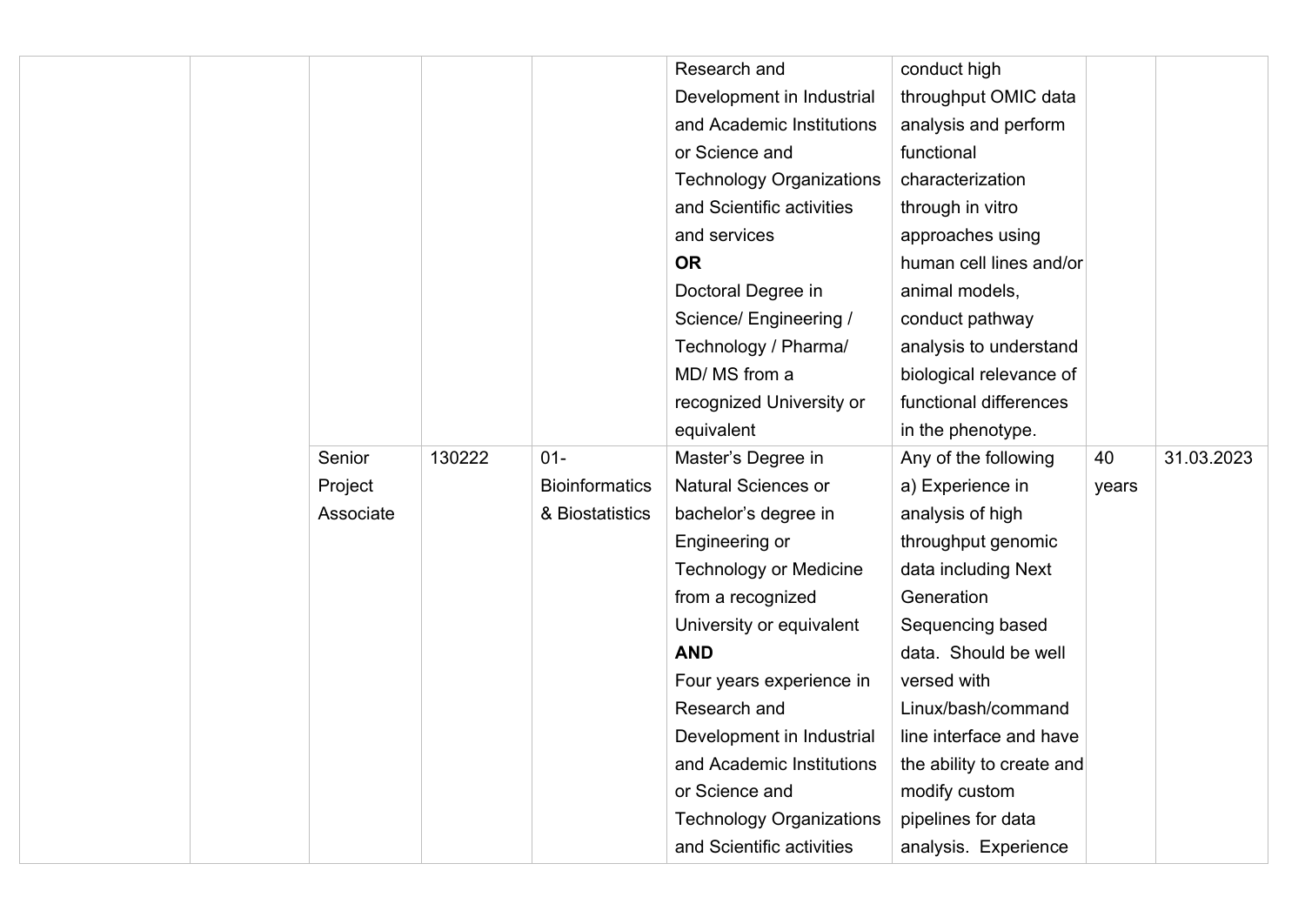|  |  | and services             | with analysis of         |  |
|--|--|--------------------------|--------------------------|--|
|  |  | <b>OR</b>                | population level         |  |
|  |  | Doctoral Degree in       | genomic data, clinical   |  |
|  |  | Science/ Engineering /   | genomics, dw novo        |  |
|  |  | Technology / Pharma/     | genome assembly, etc.    |  |
|  |  | MD/ MS from a            | will be considered       |  |
|  |  | recognized University or | favorably OR             |  |
|  |  | equivalent               | b) Experience in         |  |
|  |  |                          | bioinformatics and       |  |
|  |  |                          | biostatistical analysis  |  |
|  |  |                          | of large datasets with   |  |
|  |  |                          | specific reference to    |  |
|  |  |                          | human genomic,           |  |
|  |  |                          | transcriptomic and       |  |
|  |  |                          | methylome data.          |  |
|  |  |                          | Job Description: The     |  |
|  |  |                          | person is expected to    |  |
|  |  |                          | perform bioinformatic    |  |
|  |  |                          | and statistical analysis |  |
|  |  |                          | of high throughput       |  |
|  |  |                          | OMIC data, especially    |  |
|  |  |                          | genomic and              |  |
|  |  |                          | epigenomics data         |  |
|  |  |                          | generated from human     |  |
|  |  |                          | subjects. Also           |  |
|  |  |                          | expected to develop      |  |
|  |  |                          | approaches as well as    |  |
|  |  |                          | investigate the          |  |
|  |  |                          | biological role of       |  |
|  |  |                          |                          |  |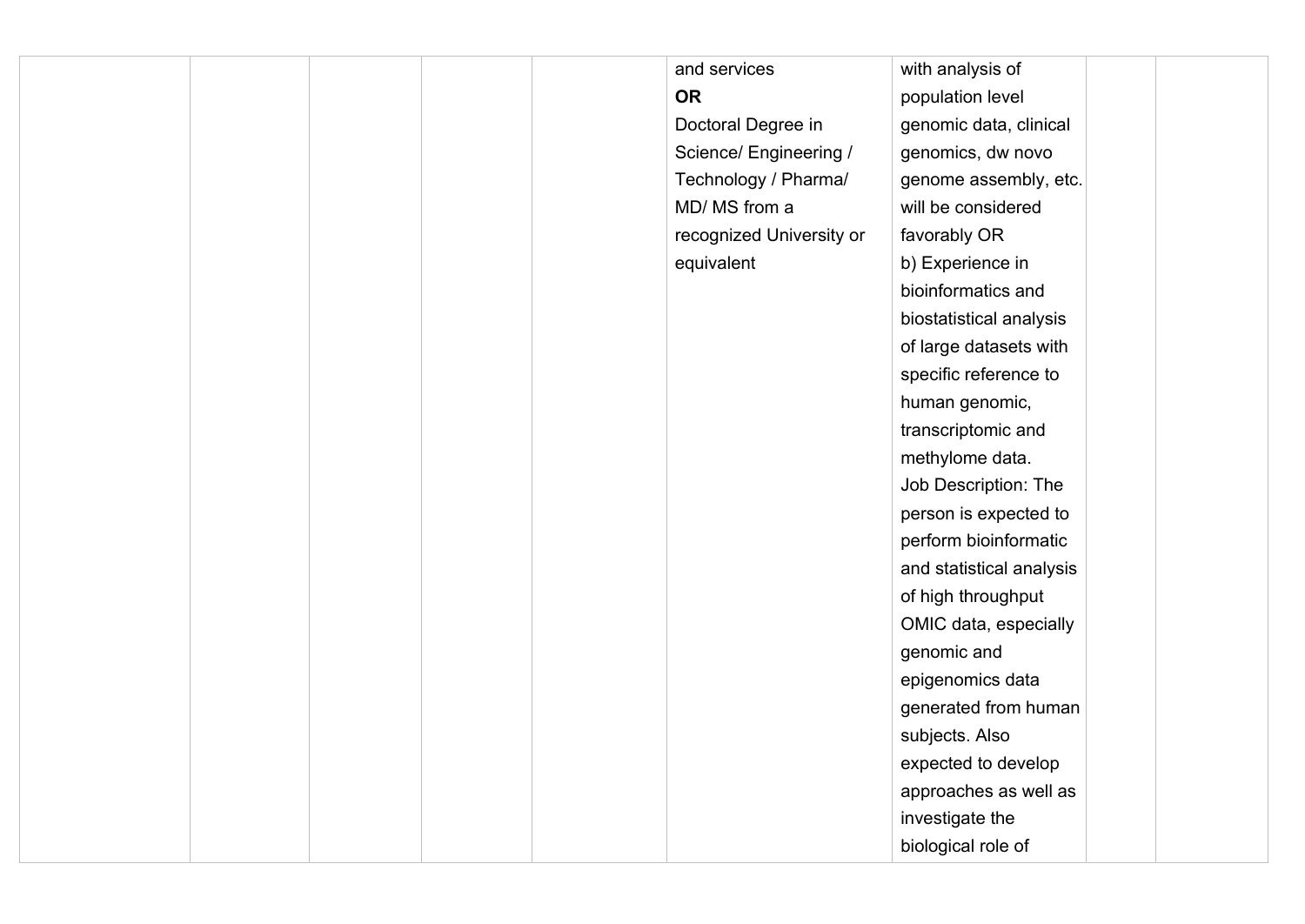|                |           |             |        |              |                           | statistically significant |       |            |
|----------------|-----------|-------------|--------|--------------|---------------------------|---------------------------|-------|------------|
|                |           |             |        |              |                           | OMIC differences in       |       |            |
|                |           |             |        |              |                           | influencing human         |       |            |
|                |           |             |        |              |                           | phenotypes.               |       |            |
| <b>GAP0576</b> | Dr Sriram | Project     | 140222 | 01-Molecular | Master's Degree in Life   | Research experience       | 35    | 31.03.2023 |
| Metabolic      | Varahan   | Associate-I |        | Biology,     | Sciences or bachelor's    | of minimum one year       | years |            |
| Regulation of  |           |             |        | Microbial    | degree in Biotechnology   | from reputed              |       |            |
| Fungal         |           |             |        | Genetics &   | from a recognized         | academic institutions.    |       |            |
| Morphogenesis  |           |             |        | Metabolism   | University or equivalent. | Job Description: the      |       |            |
|                |           |             |        |              |                           | candidates will be        |       |            |
|                |           |             |        |              |                           | expected to carry out     |       |            |
|                |           |             |        |              |                           | basic molecular           |       |            |
|                |           |             |        |              |                           | biology work including    |       |            |
|                |           |             |        |              |                           | basic molecular           |       |            |
|                |           |             |        |              |                           | cloning and basic         |       |            |
|                |           |             |        |              |                           | yeast genetics            |       |            |
|                |           |             |        |              |                           | experiments. The          |       |            |
|                |           |             |        |              |                           | candidates will be        |       |            |
|                |           |             |        |              |                           | trained to perform        |       |            |
|                |           |             |        |              |                           | bright-field and          |       |            |
|                |           |             |        |              |                           | fluorescence              |       |            |
|                |           |             |        |              |                           | microscopy. They will     |       |            |
|                |           |             |        |              |                           | also be trained in        |       |            |
|                |           |             |        |              |                           | techniques like           |       |            |
|                |           |             |        |              |                           | western blotting and      |       |            |
|                |           |             |        |              |                           | biochemical               |       |            |
|                |           |             |        |              |                           | estimation of             |       |            |
|                |           |             |        |              |                           | metabolites.              |       |            |
|                |           |             |        |              |                           |                           |       |            |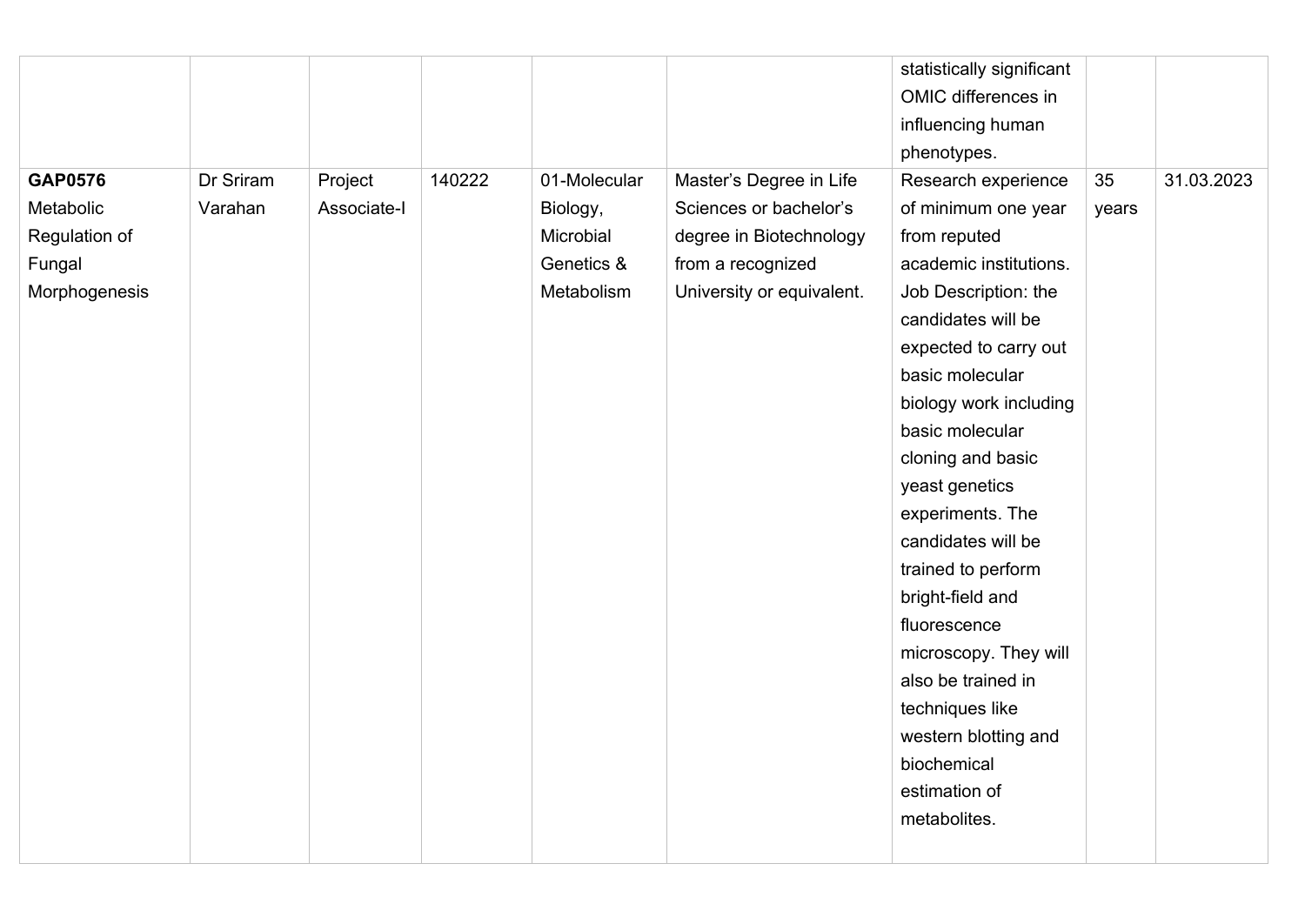|                                                                                           |                          |                        |        |    |                                                                                                                                | The candidates<br>should have<br>experience in<br>performing basic<br>molecular biology<br>techniques like PCR<br>and should also have<br>a basic understanding<br>of metabolism and<br>microbial genetics.                                                                         |             |            |
|-------------------------------------------------------------------------------------------|--------------------------|------------------------|--------|----|--------------------------------------------------------------------------------------------------------------------------------|-------------------------------------------------------------------------------------------------------------------------------------------------------------------------------------------------------------------------------------------------------------------------------------|-------------|------------|
| <b>MLP0142</b><br>Molecular Basis of<br>Evolutionary<br>Divergence in RNAi<br>initiation. | Dr Mandar V<br>Deshmukh  | Project<br>Associate-I | 150222 | 01 | Master's Degree in Life<br>Sciences or bachelor's<br>degree in Biotechnology<br>from a recognized<br>University or equivalent. | The selected<br>candidate is expected<br>to perform<br>experiments in<br>biochemistry,<br>molecular biology,<br>structural biology,<br>RNA Biology and<br>Biophysics.<br>Prior knowledge in<br>handling basic<br>biochemistry/biophysi<br>cs with molecular<br>biology is required. | 35<br>years | 31.03.2023 |
| <b>HCP0023</b><br><b>Sickle Cell</b><br>Anaemia Mission -<br>Phase-II                     | Dr Swasti<br>Raychaudhur | Project<br>Associate-I | 160222 | 01 | Master's Degree in<br><b>Natural Sciences or</b><br>bachelor's degree in<br>Engineering or<br><b>Technology or Medicine</b>    | Experience in<br>proteomics<br>experiments and data<br>handling/biostatistics/<br>database searching/                                                                                                                                                                               | 35<br>years | 31.03.2023 |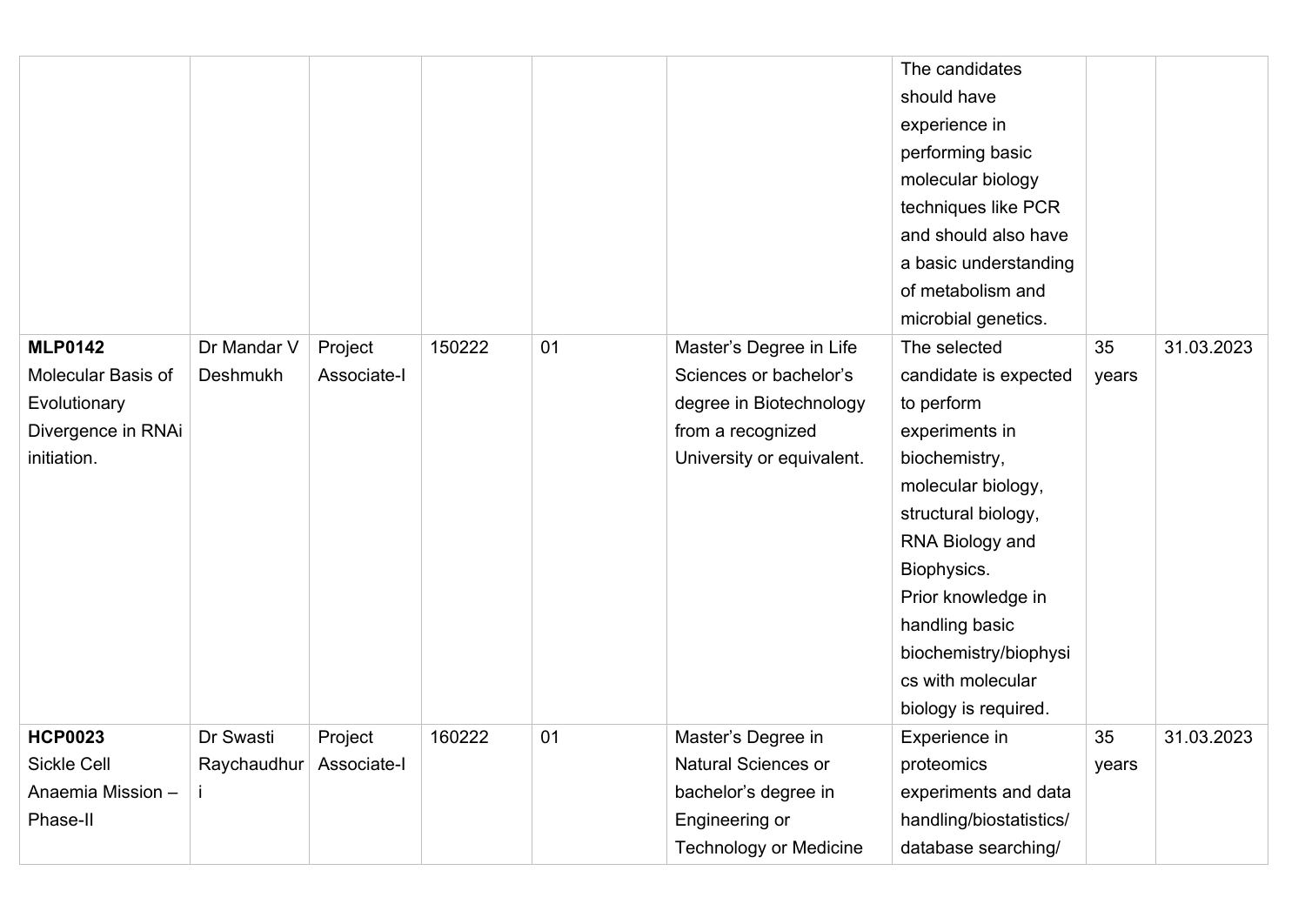|  |  | cognized.                 | Python<br>scripting in I<br>. |  |
|--|--|---------------------------|-------------------------------|--|
|  |  | University or equivalent. |                               |  |

| <b>Name of Position</b>         | <b>Monthly Emoluments</b>                                                                                                                                                                                                                                                                                                                                                                                                                                       |
|---------------------------------|-----------------------------------------------------------------------------------------------------------------------------------------------------------------------------------------------------------------------------------------------------------------------------------------------------------------------------------------------------------------------------------------------------------------------------------------------------------------|
| <b>Project Assistant</b>        | ₹ 20,000/- p.m. + HRA as applicable/admissible                                                                                                                                                                                                                                                                                                                                                                                                                  |
| <b>Project Associate-I</b>      | ₹ 31,000/- p.m. + HRA as applicable/admissible to Scholars who are selected through<br>(i)<br>(a) National Eligibility Tests - CSIR-UGC NET including lectureship (Assistant Professorship) or GATE or<br>(b) A selection process through National level examinations conducted by Central Government Departments<br>and their Agencies and Institutions.<br>(ii)<br>₹ 25,000/- p.m. + HRA as applicable/admissible for others who do not fall under (i) above. |
| <b>Project Associate-II</b>     | (i) ₹ 35,000/- p.m. + HRA as applicable/admissible to Scholars who are selected through a process as mentioned<br>3(i) above<br>(ii) ₹ 28,000/ p.m. + HRA as applicable/admissible for others who do not fall under (i) above.                                                                                                                                                                                                                                  |
| <b>Senior Project Associate</b> | ₹42,000/- p.m. + HRA as applicable/admissible                                                                                                                                                                                                                                                                                                                                                                                                                   |

## **General terms and conditions:**

| How to apply           | Candidates who fulfill the criterion to fill up the <b>ONLINE APPLICATION</b> format by clicking on the following<br>$link$                                                                                                                                                |
|------------------------|----------------------------------------------------------------------------------------------------------------------------------------------------------------------------------------------------------------------------------------------------------------------------|
| <b>Number of posts</b> | Director, CCMB reserves the right to increase/decrease the number of positions and also cancel the recruitment<br>process for the positions mentioned above at any stage of the recruitment process. The decision of the Director,<br>CSIR-CCMB will be final and binding. |
| Age relaxation         | Age relaxation as per CSIR/Govt. of India guidelines. Age will be calculated as on the last date of receipt of<br>online applications.                                                                                                                                     |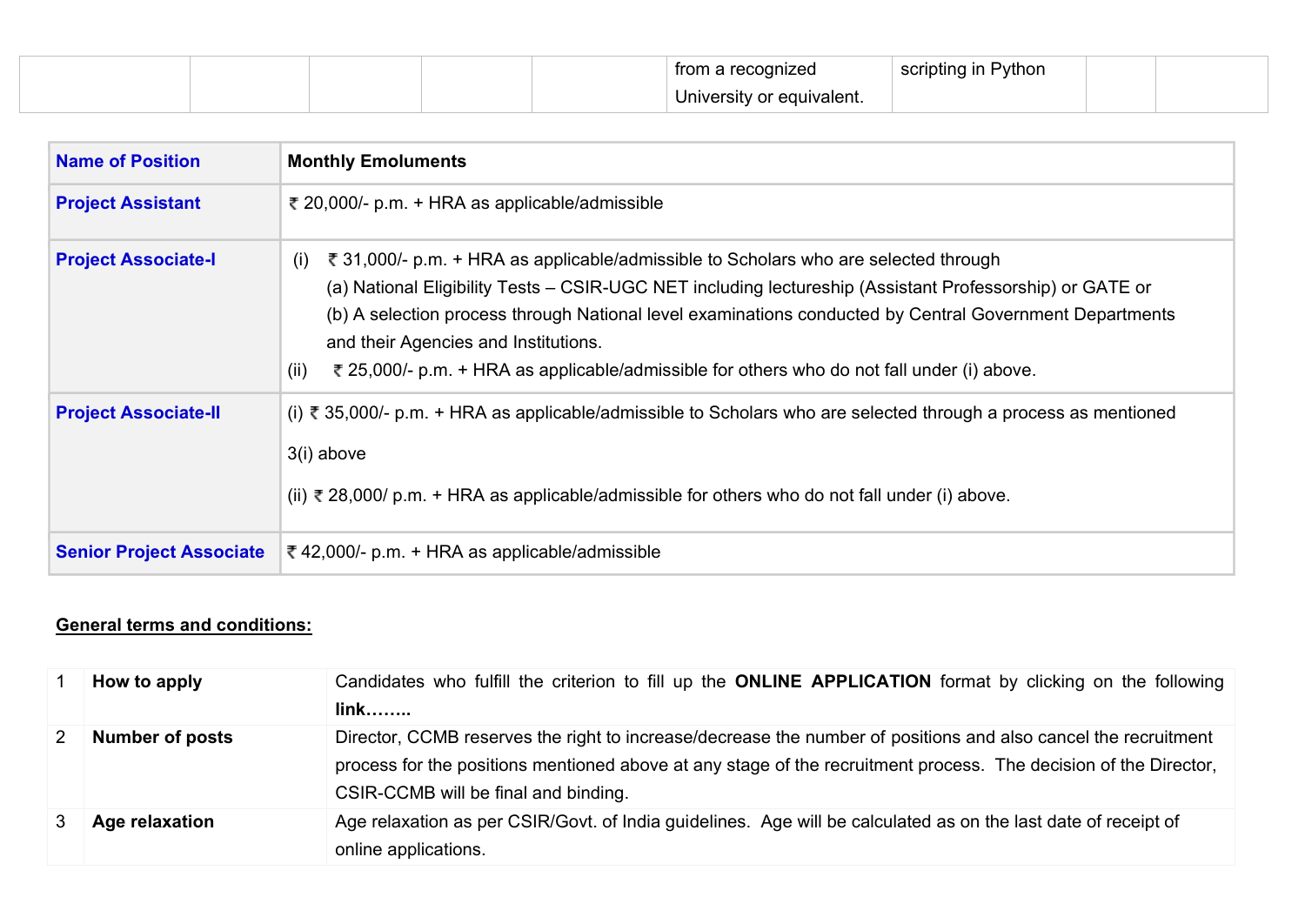| 4               | <b>Awaiting result/ Pursuing</b> | Those candidates who are still pursuing/ awaiting result for their degree M.Sc./ B.Tech./ PhD or any other                         |
|-----------------|----------------------------------|------------------------------------------------------------------------------------------------------------------------------------|
|                 | degree                           | qualification for the above post(s) as on the date of application will not be considered.                                          |
| 5               | <b>Eligibility criterion</b>     | Candidate should note that non-fulfillment of the eligibility criterion will result in cancellation of candidature at any<br>stage |
| 6               | <b>Experience</b>                | The period of experience in a discipline / area of work, wherever prescribed, shall be counted after the date of                   |
|                 |                                  | acquiring the minimum prescribed educational qualifications prescribed for that post.                                              |
| $\overline{7}$  | <b>Screening of applications</b> | The applicants will be subjected to short listing by CCMB scientists/designated committee according to the                         |
|                 |                                  | current requirement and the candidate's shortlisted for interview will be displayed on CCMB website.                               |
| 8               | <b>Selection procedure</b>       | The candidate(s) shortlisted by CCMB scientists/designated committee have to appear for interview in                               |
|                 |                                  | person/online before the Selection Committee. The date, time and venue of the test/interview will be notified in                   |
|                 |                                  | due course through email only.                                                                                                     |
| 9               | <b>Result / Panel for</b>        | Based upon the performance of candidates in the interview, result of selected candidates against the number of                     |
|                 | waitlisted candidate             | post available in the project for each post code, will be declared and posted on CCMB website. A panel of                          |
|                 |                                  | waitlisted candidates in order of merit will also be formed for each post code, which will be valid for one year.                  |
|                 |                                  | The panel may be operated on the recommendation of Project Investigator for meeting out any future                                 |
|                 |                                  | requirement in the project arises due to resignation of incumbent/ non-joining of selected candidates/ further                     |
|                 |                                  | unforeseen/urgent requirement of project manpower for the same position in same project.                                           |
| 10              | Engagement                       | The engagement shall be initially for a short duration based on availability of funds which may be extended or                     |
|                 |                                  | curtailed based on the conduct and the performance of the incumbent as well as requirement of the institute.                       |
|                 |                                  | However, the engagement will not be beyond the tenure of the project and shall expire automatically on the                         |
|                 |                                  | expiry of project tenure, in which candidate has been selected. The engagement under projects does not confer                      |
|                 |                                  | any right/claim whatsoever, either explicitly or implicitly on the appointee for regular appointment in CSIR/CCMB,                 |
|                 |                                  | against any post or otherwise under any legal conditions or precedent.                                                             |
| 11              | Leave                            | The incumbent would not be entitled to any kind of regular leave. However, they would be allowed for one-day                       |
|                 |                                  | Leave for each completed month.                                                                                                    |
| 12 <sup>1</sup> | <b>TA/DA</b>                     | No TA/DA admissible for attending test/interview, joining the position.                                                            |
| 13              | <b>Office timings/ Working</b>   | The incumbent is required to perform the assigned duties during working hours i.e. from 9:30 AM to 6:00 PM                         |
|                 | hours                            | on working days. The incumbent will not be allowed to take up any other assignment during the period of                            |